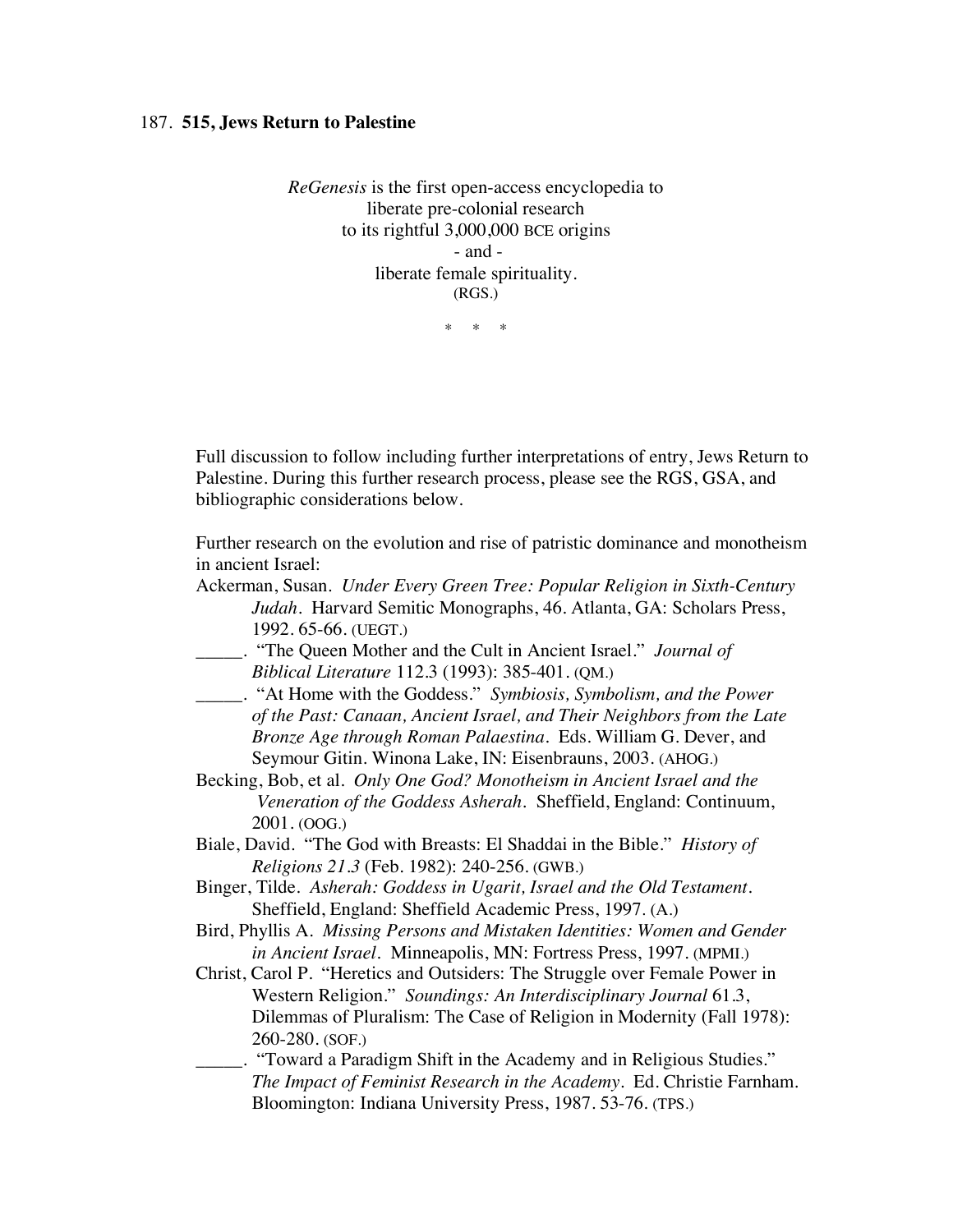| "New Definition of Patriarchy: Control of Women's Sexuality, Private       |
|----------------------------------------------------------------------------|
| Property, and War." Feminist Theology 24:3 (April 2016): 214-225.          |
| (NDP.)                                                                     |
| Cohen, Shaye J. D. "The Origins of the Matrilineal Principle in Rabbinic   |
| Law." Association for Jewish Studies 10.1 (Spring 1985): 19-53. (OM.)      |
| _. The Beginnings of Jewishness: Boundaries, Varieties, Uncertainties.     |
| Berkeley, CA: University of California Press, 1999. (BJ.)                  |
| Cornelius, Izak. The Many Faces of the Goddess: The Iconography of the     |
| Syro-Palestinian Goddesses Anat, Astarte, Qedeshet, and Asherah C.         |
| 1500-1000 BCE. Orbis biblicus et orientalis, 204. Fribourg, Switzerland:   |
| Academic Press, 2004. (MFG.)                                               |
| Day, John. "Asherah in the Hebrew Bible and Northwest Semitic Literature." |
| Journal of Biblical Literature 105.3 (Sep. 1986): 385-408. (AH.)           |
| . Yahweh and the Gods and Goddesses of Canaan. Sheffield, England:         |
| Sheffield Academic Press, 2000. San Francisco, CA: Harper, 1993.           |
| (YGG.)                                                                     |
| Davies, Steve. "The Canaanite-Hebrew Goddess." The Book of the Goddess     |
| Past and Present. Ed. Carl Olson. New York, NY: Crossroad, 1983.           |
| 68-79. (CHG.)                                                              |
| Dever, William G. Who Were the Early Israelites, and Where Did They Come   |
| from? Grand Rapids, MI: William B. Eerdmans, 2003. (WWEI.)                 |
| ______. Did God Have a Wife? Archaeology and Folk Religion in              |
| Ancient Israel. Grand Rapids, MI: William B. Eerdmans, 2005. (GHW.)        |
|                                                                            |
| (Mar.-Apr. 2008): 55-62, 85-86. (ATB.)                                     |
| Hadley, Judith M. "William Robertson Smith and the 'Asherah.'" William     |
| Robertson Smith: Essays in Reassessment. Ed. William Johnstone.            |
| Journal for the Study of the Old Testament Supplement Series 189 (1995):   |
| 164-179. (WRSA.)                                                           |
| . The Cult of Asherah in Ancient Israel and Judah: Evidence for a          |
| Hebrew Goddess. New York, NY: Cambridge University Press, 2000.            |
| (COA.)                                                                     |
| Handy, K. Lowell. Among the Host of Heaven: The Syria-Palestinian          |
| Pantheon as Bureaucracy. Winona Lake, IN: Eisenbrauns, 1994. (AHH.)        |
| Hestrin, Ruth. "The Lachish Ewer and the Asherah." Israel Exploration      |
| Journal 37.4 (1987): 212-223. (LEA.)                                       |
| _______. The Cult Stand from Taanach and Its Religious Background. In 1987 |
| Studia Phoenicia V. University. Peeters: Leuven, Belgium. (1987). 61-      |
| 77. (CST.)                                                                 |
| "Understanding Asherah: Exploring Semitic Iconography." The                |
| Biblical Archaeology Review Journal 17.5 (1991): 50-59. (UA.)              |
| Keel, Othmar, and Christoph Uehlinger. Gods, Goddesses, and Images of God  |
| in Ancient Israel. Minneapolis, MN: Fortress Press, 1998. (GGI.)           |
| Keel, Othmar. Goddesses and Trees, New Moon and Yahweh. Sheffield,         |

England: Sheffield Academic Press, 1998. (GAT.)

Kien, Jenny. *Reinstating the Divine Woman in Judaism.* Parkland, FL: Universal Publishers, 2000. (RDW.)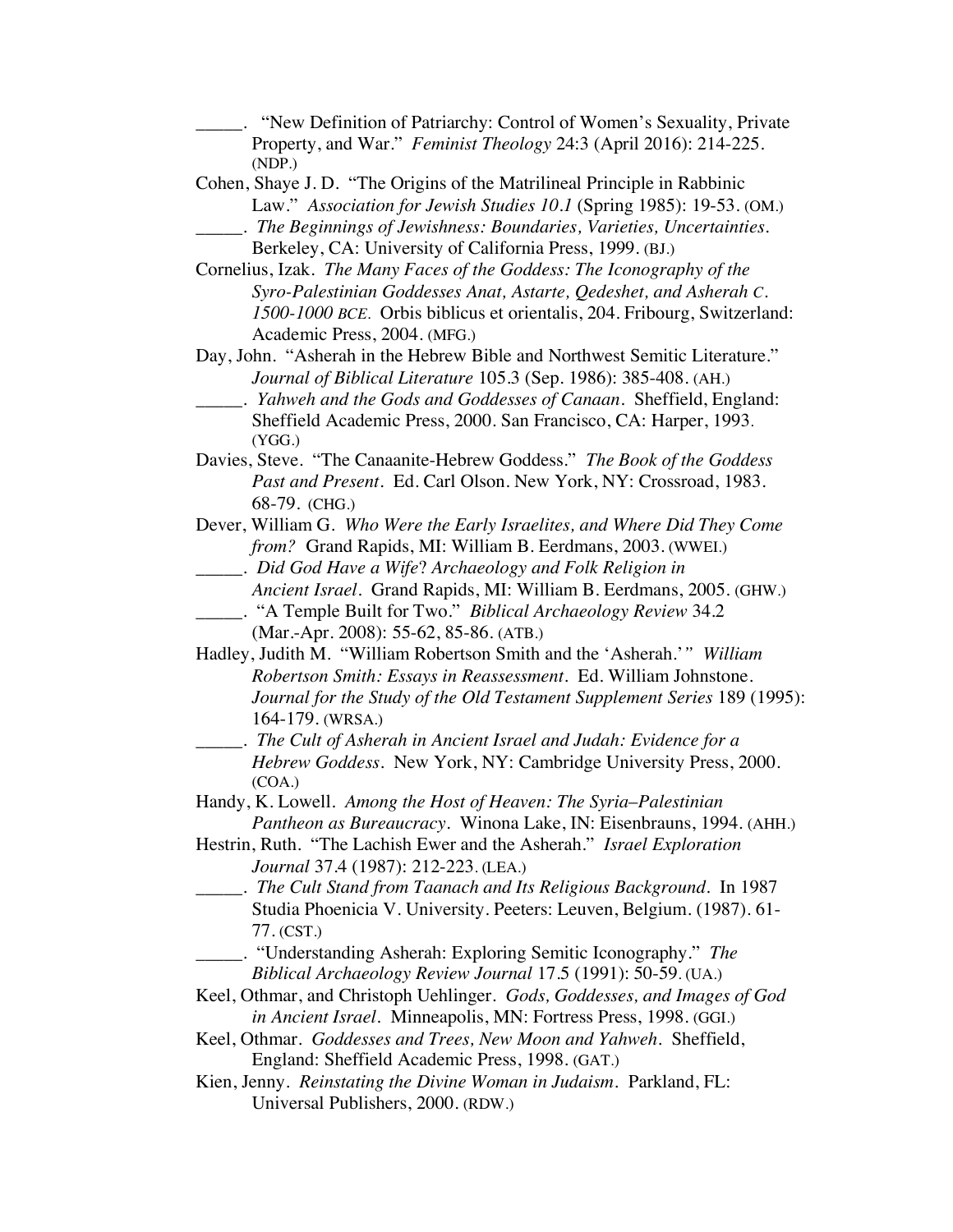- Kosnik, Darlene. *History's Vanquished Goddess Asherah*. Sanford, MI: Emergent Press, 2014. (HVG.)
- Lerner, Gerda. "The Patriarchs." *The Creation of Patriarchy.* Oxford, England: Oxford University Press, 1986. 161-179. (TCOP.)
- Long, Asphodel. *In a Chariot Drawn by Lions: The Search for the Female in Deity.* London, England: The Women's Press, 1992. (CDBL.)
- \_\_\_\_\_. "Asherah, The Tree of Life and the Menorah: Continuity of a Goddess Symbol in Judaism?" Paper presented at the Britain and Ireland School of Feminist Theology Annual Conference, at Plymouth, Devon. *Sophia Papers* No. 1 (1996). (ATLM.)
- Margalit, Baruch. *"*The Meaning and Significance of Asherah.*" Vetus Testamentum* XL.3 (1990): 264-297. (TMSA.)
- Mazar, Amihai. *Archaeology of the Land of the Bible, 10,000-586 BCE.* New York, NY: Doubleday, 1990. (ALB.)
- Olyan, Saul M. *Asherah and the Cult of Yahweh in Israel.* Atlanta, GA: Scholars Press, 1988. (ACY.)
- Parker, Simon B. Ed. *Ugaritic Narrative Poetry.* Atlanta, GA: Scholars Press, 1997. (UNP.)
- Patai, Raphael. "The Goddess Asherah." *Journal of Near Eastern Studies* 24.1/2 (Jan. – Apr. 1965): 37-52. (TGA.)
	- \_\_\_\_\_. *The Hebrew Goddess.* 1967. Philadelphia, PA: Ktav Publishing House, 1990. (HG.)
- Petty, Richard J*. Asherah: Goddess of Israel*. New York, NY: Peter Lang, 1990. (AGL.)
- Smith, Mark S. "God Male and Female in the Old Testament: Yahweh and His Asherah." *Theological Studies* 48 (1987): 333-40. (GMF.)
- \_\_\_\_\_. The Origins of Biblical Monotheism: Israel's Polytheistic Background and the Ugaritic Texts. New York, NY: Oxford University Press. 2001. (OB.)
- \_\_\_\_\_. *The Early History of God: Yahweh and the Other Deities in Ancient Israel.* Dearborn, MI: William B. Eerdmans, 2002. (EHG.)
- Stuckey, Johanna H. "The Great Goddesses of the Levant." *Bulletin of the Canadian Society of Mesopotamian Studies* 37 (2002): 127-157. (GGL.)
- \_\_\_\_\_. "Asherah. Supreme Goddess of the Levant." *Matrifocus* 3. 3 (Beltane 2004.) (ASG.)
- \_\_\_\_\_. "Asherah and the God of the Early Israelites." *Matrifocus* 3.4 (Lammas 2004). (AGE.)
- \_\_\_\_\_. "Sacred Repositories and Goddess Figurines." *Matrifocus* 7.3 (Beltane 2008), (SRG.)
- Taylor, Joan E. "The Asherah, the Menorah and the Sacred Tree." *Journal for the Study of the Old Testament* No. 66 (Je, 1995): 29-54. (AMST.)
- Wanlass, Ramona. "The Goddess, Syncretism, and Patriarchy: Evolution and Extinction of the Goddess during the Creation of Patriarchy in Ancient Israel." *Women in Judaism: A Multidisciplinary Journal* 8.2 (Winter 2011): 1-16. (GSP.)
- Wiggins, Steve A. *A Reassessment of Asherah: A Study According to the*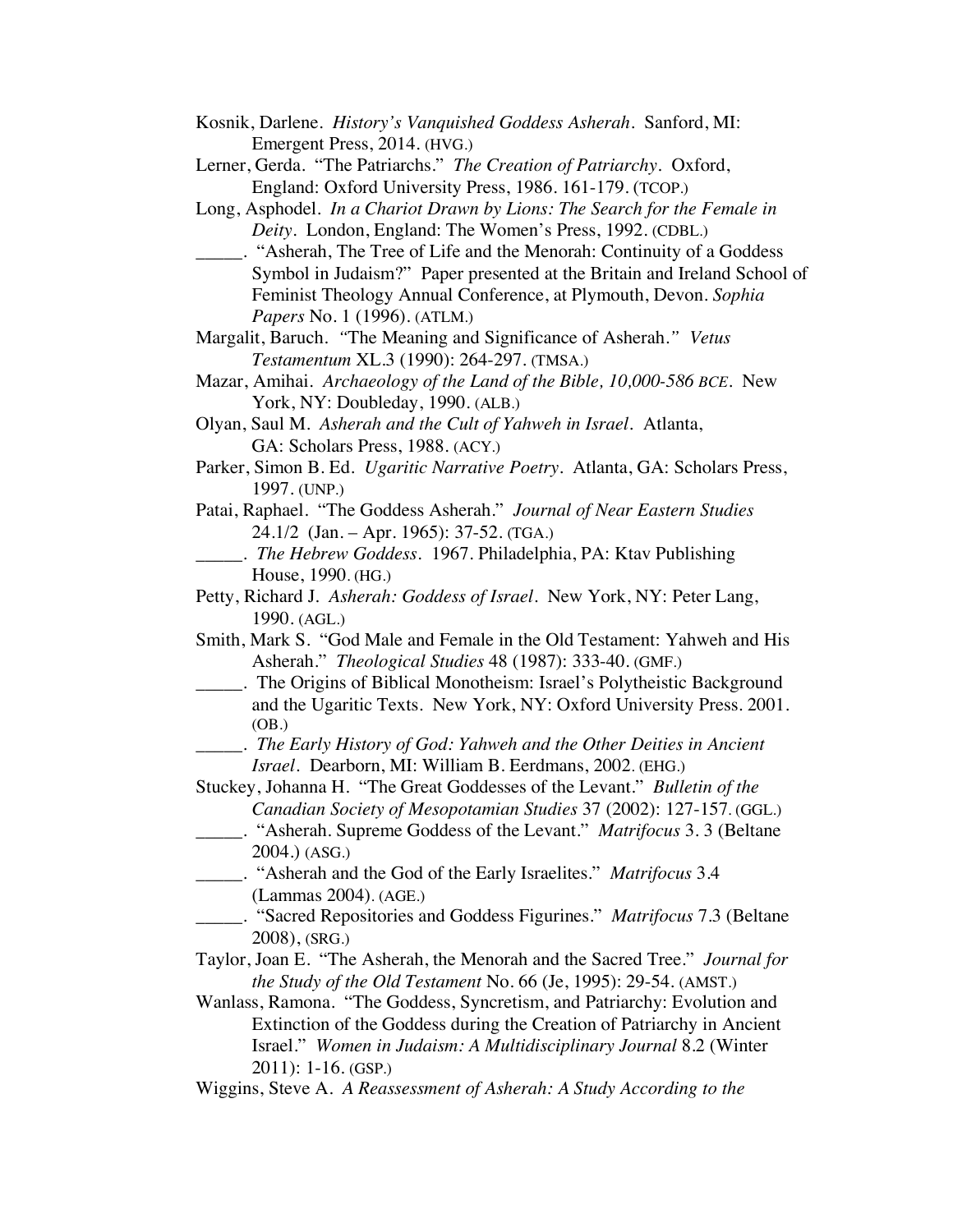*Textual Sources of the First Two Millennia B.C.E.* Neukirchener Verlag Neukirchen-Vluyn, Germany: Verlag, Butzon, and Bercker Kevelaer, 1993. 191. (ROA.)

To compare various time – lines plus creation myths that are gender – inclusive:

- Bakan, David. *And They Took Themselves Wives*. San Francisco, CA: Harper and Row: 1979. (ATT.)
- Bird, Phyllis A. *Missing Persons and Mistaken Identities: Women and Gender in Ancient Israel.* Minneapolis, MN: Fortress Press, 1997. (MPMI.)
- Callahan, Tim. *Secret Origins of the Bible.* Altadena, CA: Millennium Press, 2002. 30-55. (SOTB.)
- Gage, Matilda Joslyn. Ed. Sally Roesch Wagner. *Woman, Church, and State: A Historical Account of the Status of Woman through the Christian Ages, with Reminiscences of the Matriarchate*. 1893. Modern Reader's Edition. Aberdeen, SD: Sky Carrier Press, 1998. (WCS.)
- George, Arthur L., and Elena George. *The Mythology of Eden*. Lanham, MD: Hamilton Books, 2014. (TMOE.)
- Graham, Lloyd. *Deceptions and Myths of the Bible*. New York, NY: Carol Pub. Group, 1997. (DMB.)
- Jastrow, Morris Jr. "Adam and Eve in Babylonian Literature." *The American Journal of Semitic Languages and Literatures* 15.4 (Jul. 1899): 193-214. (AAE.)
- Kien, Jenny. *Reinstating the Divine Woman in Judaism.* Parkland, FL: Universal Publishers, 2000. (RDW.)
- Martos, Joseph, and Pierre Hégy. *Equal at the Creation: Sexism, Society, and Christian Thought*. Toronto, Canada: University of Toronto Press, 1998. (EAC.)
- Philpot, J. H. *The Sacred Tree: or, the Tree in Religion and Myth*. London, England: Macmillan, 1897. (ST.)
- Shryock, Andrew, Daniel L. Smail, and Timothy K. Earle. *Deep History: The Architecture of Past and Present*. Berkeley, CA: University of California Press, 2011. (DH.)
- Stanton, Elizabeth C. *The Woman's Bible*. Seattle, WA: Coalition Task Force on Women and Religion, 1974. (TWB.)
- Taussig, Hal. *A New New Testament: A Reinvented Bible for the Twenty-First Century Combining Traditional and Newly Discovered Texts. Boston,*  MA: Houghton Mifflin Harcourt, 2013. (NNT.)
- Teubal, Savina J. *Sarah the Priestess: The First Matriarch of Genesis*. Athens, OH: First Swallow Press, 1984. (STP.)
	- \_\_\_\_\_. *Ancient Sisterhood: The Lost Traditions of Hagar and Sarah*. Athens, OH: Swallow Press, 1990. xxv. (ASLT.)
- Thompson, William Irving. *The Time Falling Bodies Take to Light: Mythology, Sexuality and the Origins of Culture.* London, England: Rider/Hutchinson, 1981. (TFB.)
- White, Lynn Jr. "The Historical Roots of Our Ecologic Crisis." *Science* 155.